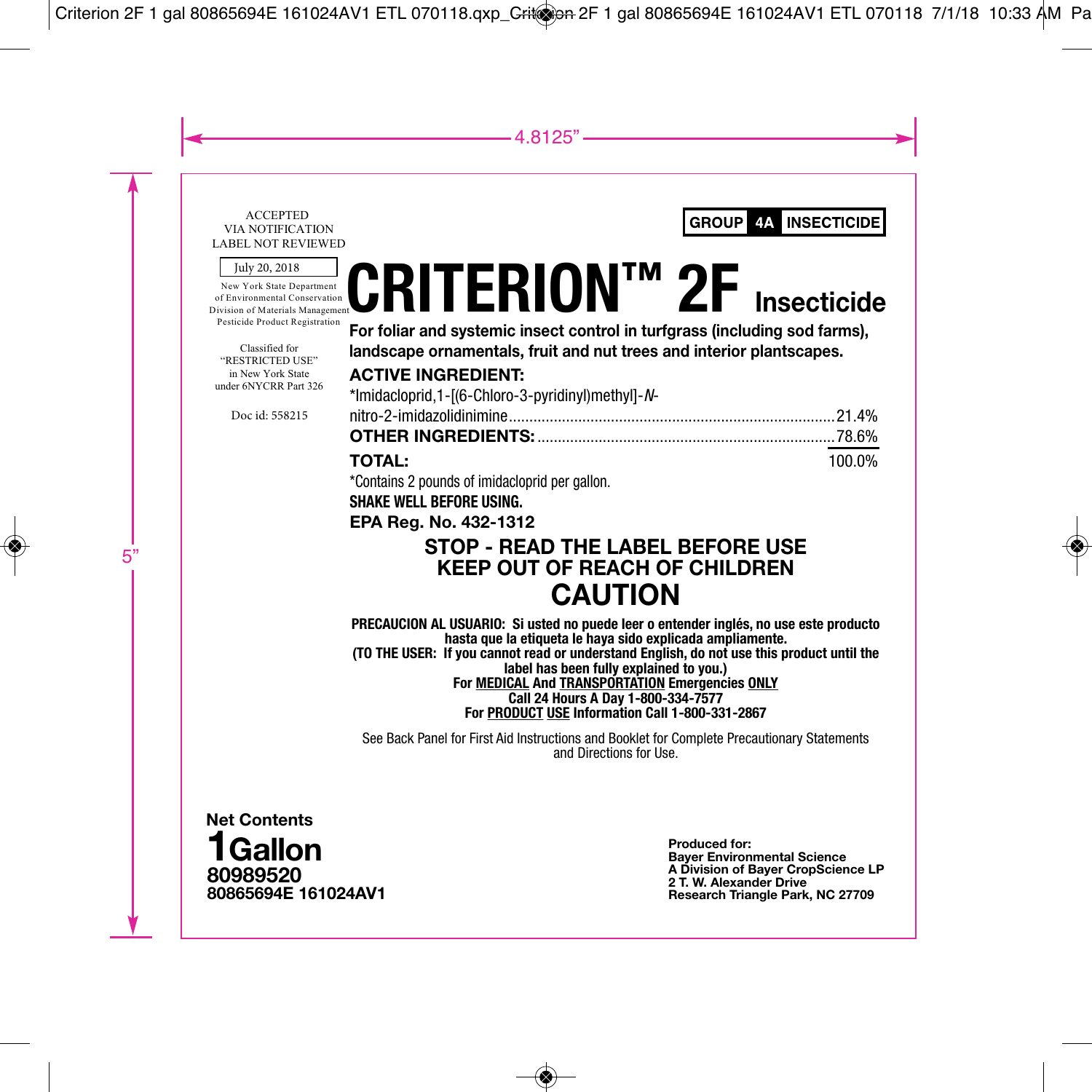|                                                                                                                                   | <b>FIRST AID</b>                                                                                                                                                                                                                                                                         |  |  |  |
|-----------------------------------------------------------------------------------------------------------------------------------|------------------------------------------------------------------------------------------------------------------------------------------------------------------------------------------------------------------------------------------------------------------------------------------|--|--|--|
| If swallowed:                                                                                                                     | • Call a poison control center or doctor immediately for treatment advice.<br>• Have person sip a glass of water if able to swallow.<br>• Do not induce vomiting unless told to do so by a poison control center or doctor.<br>• Do not give anything by mouth to an unconscious person. |  |  |  |
| lf on skin or<br>  clothina                                                                                                       | • Take off contaminated clothing.<br>• Rinse skin immediately with plenty of water for 15 to 20 minutes.<br>• Call a poison control center or doctor for treatment advice.                                                                                                               |  |  |  |
| If in eyes                                                                                                                        | • Hold eye open and rinse slowly and gently with water for 15 to 20 minutes. Remove contact lenses, if present, after<br>the first 5 minutes, then continue rinsing eve.<br>• Call a poison control center or doctor for treatment advice.                                               |  |  |  |
| In case of emergency call toll free the Rayer Environmental Science Emergency Response Telephone No. 800,224,7577, Have a product |                                                                                                                                                                                                                                                                                          |  |  |  |

In case of emergency call toll free the Bayer Environmental Science Emergency Response Telephone No. 800-334-7577. Have a product<br>container or label with you when calling a poison control center or doctor, or going for tre

**NOTE TO PHYSICIAN:** No specific antidote is available. Treat the patient symptomati-

#### **PRECAUTIONARY STATEMENTS HAZARDS TO HUMANS AND DOMESTIC ANIMALS**

#### **CAUTION**

Harmful if swallowed or absorbed through skin. Avoid contact with skin, eyes, or clothing.Wash thoroughly with soap and water after handling. Keep children or pets off treated area until spray is dry.

#### **PERSONAL PROTECTIVE EQUIPMENT (PPE)**

**WPS USES:** Applicators and Other Handlers who handle this product for any use covered by the Worker Protection Standard (40 CFR part 170)

- in general, agricultural plant uses e.g., use in sod farms, must wear:
- Long-sleeved shirt and long pants
- Chemical resistant gloves made of any waterproof material such as barrier laminate, butyl rubber, nitrile rubber, neoprene rubber, natural rubber, polyethylene, polyvinylchloride (PVC) or viton. If you want more options, follow the instructions for category A on an EPA chemicalresistance category selection chart.
- Shoes plus socks

Follow manufacturer's instructions for cleaning/ maintaining personal protective equipment, PPE. If no such instructions for washables, use detergent and hot water. Keep and wash PPE separately from other laundry.

**NON-WPS USES:** Applicators and other handlers who handle this product for any use NOT covered by the Worker Protection Standard (40 CFR part 170) – in general, only agricultural plant uses are covered by the WPS, must wear:

- Shirt and pants
- Gloves
- Shoes plus socks

#### **ENGINEERING CONTROLS STATEMENTS**

When handlers use closed systems, enclosed cabs, or aircraft in a manner that meets the requirements listed in the Worker Protection Standard (WPS) for agricultural pesticides [40 CFR 170.240(d)(4-6)], the handler PPE requirements may be reduced or modified as specified in the WPS.

# **USER SAFETY RECOMMENDATIONS**

#### **User should:**

- Wash thoroughly with soap and water after handling and before eating, drinking, chewing gum, or using tobacco.
- Remove and wash contaminated clothing before reuse.

#### **ENVIRONMENTAL HAZARDS**

This product is highly toxic to aquatic invertebrates. Do not apply directly to water, or to areas where surface water is present or to intertidal areas below the mean high water mark. Do not contaminate water when disposing of equipment washwaters.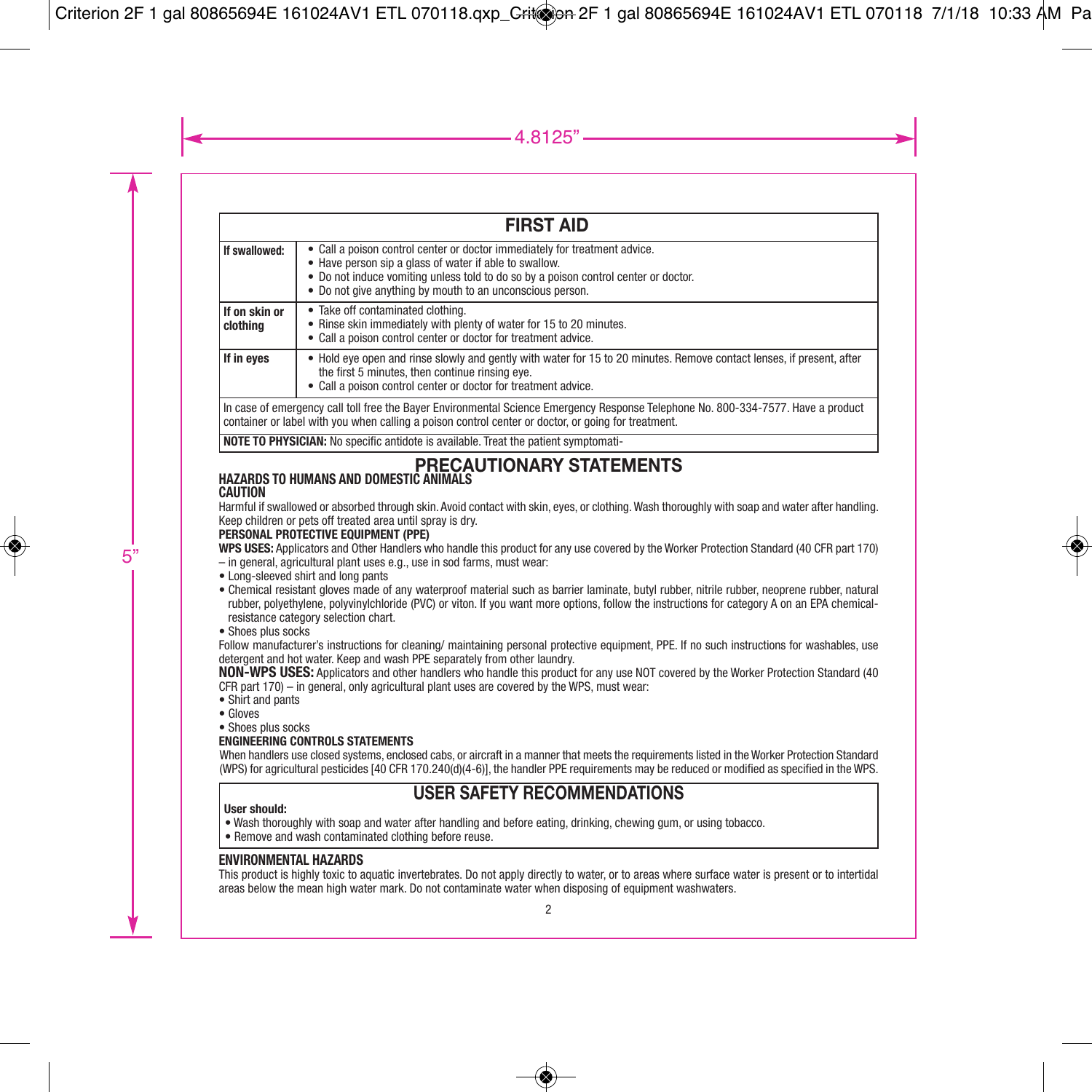This product is highly toxic to bees exposed to direct treatment or residues on blooming crops/plants or weeds. Do not apply this product or allow it to drift to blooming crops/plants or weeds if bees are foraging the treatment area.

This chemical demonstrates the properties and characteristics associated with chemicals detected in groundwater. The use of this chemical in areas where soils are permeable, particularly where the water table is shallow, may result in groundwater contamination.



# **PROTECTION OF POLLINATORS**

**APPLICATION RESTRICTIONS EXIST FOR THIS PRODUCT BECAUSE OF RISK TO BEES AND OTHER INSECT POLLINATORS. FOLLOW APPLICATION RESTRICTIONS FOUND IN THE DIREC-TIONS FOR USE TO PROTECT POLLINATORS.**



Look for the bee hazard icon  $\sim$  in the Directions for Use for each application site for specific use restrictions and instructions to protect bees and other insect pollinators.

#### **This product can kill bees and other insect pollinators.**

Bees and other insect pollinators will forage on plants when they flower, shed pollen, or produce nectar. Bees and other insect pollinators can be exposed to this pesticide from:

- Direct contact during foliar applications, or contact with residues on plant surfaces after foliar applications
- Ingestion of residues in nectar and pollen when the pesticide is applied as a seed treatment, soil, tree injection, as well as foliar appli-

cations.<br>When Using This Product Take Steps To:

- 
- Minimize exposure of this product to bees and other insect pollinators when they are foraging on pollinator attractive plants around<br>
the application site.<br>
 Minimize drift of this product on to beehives or to off-site

www.npic.orst.edu or directly to EPA at: beekill@epa.gov

# **DIRECTIONS FOR USE**

#### **It is a violation of Federal law to use this product in a manner inconsistent with its labeling.**

Do not apply this product in a way that will contact workers or other persons, either directly or through drift. Only protected handlers may be in the area during application. For any requirements specific to your State or Tribe, consult the agency responsible for pesticide regulation.

#### **SEE INDIVIDUAL SITES FOR SPECIFIC POLLINATOR PROTECTION APPLICATION RESTRICTIONS. IF NONE EXIST UNDER THE SPECIFIC SITE, FOR OUTDOOR FOLIAR APPLICATIONS, FOLLOW THESE APPLICATION DIRECTIONS.**



NON-AGRICULTURAL USES<br>Do not apply Criterion™ 2F Insecticide while bees are foraging. Do not apply Criterion 2F Insecticide to plants that are **flowering. Only apply after all flower petals have fallen off.**

Criterion 2F Insecticide can be used as directed on sod farms, and on turfgrass, and ornamentals on such sites: residential home lawns, business and office complexes, shopping complexes, multi-family residential complexes,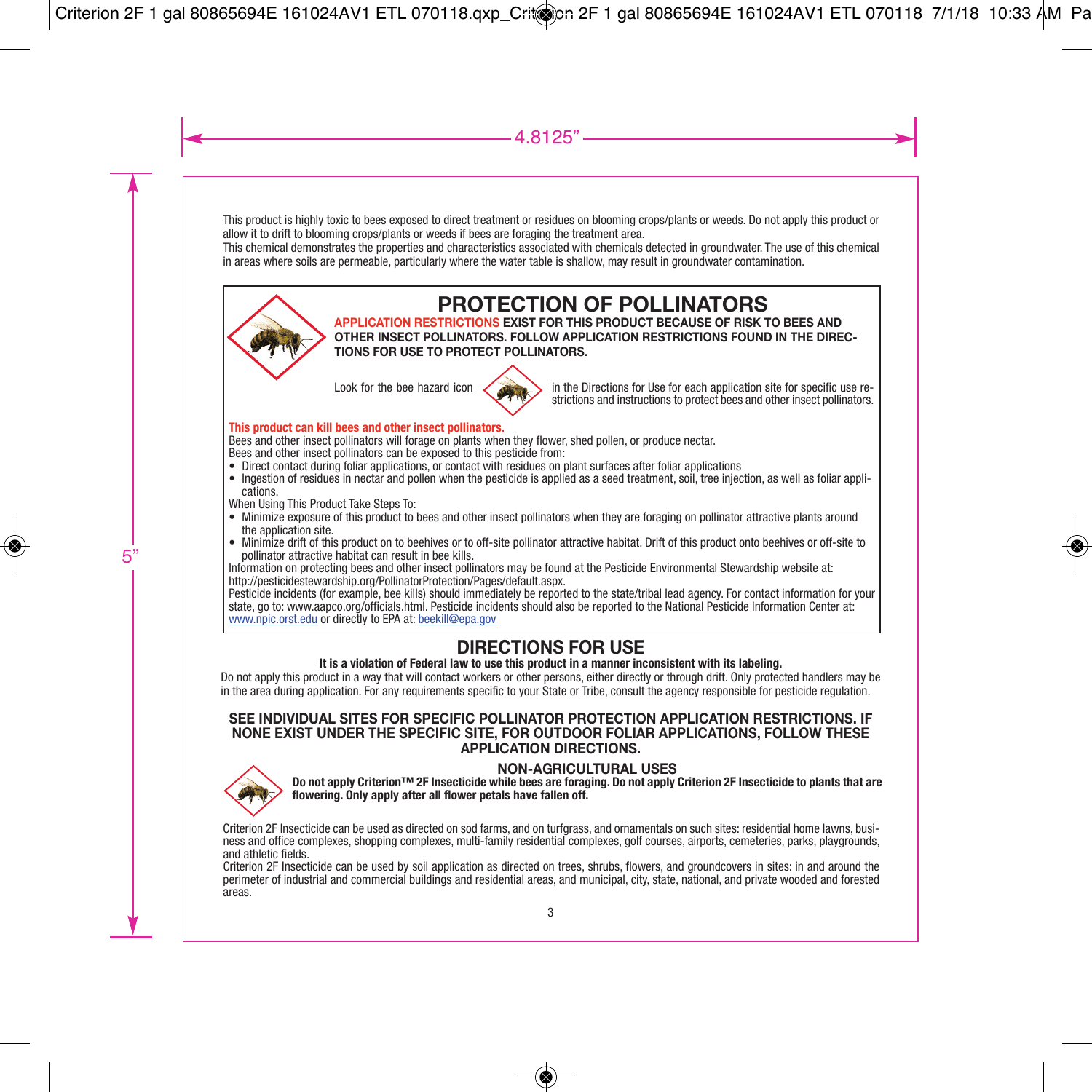**RESTRICTION:** Not for use in commercial greenhouses, nurseries, or on grasses grown for seed, or on commercial fruit and nut trees.<br>**RESISTANCE:** Some insects are known to develop resistance to insecticides after repeated

# **AGRICULTURAL USE REQUIREMENTS**

Use this product only in accordance with its labeling and with the Worker Protection Standard, 40 CFR part 170. This Standard contains requirements for the protection of agricultural workers on farms, forests, nurseries, and greenhouses, and handlers of agricultural pesticides. It contains requirements for training, decontamination, notification, and emergency assistance. It also contains specific instructions and exceptions pertaining to the statements on this label about personal protective equipment (PPE) and restricted-entry interval. The requirements in this box only apply to uses of this product that are covered by the Worker Protection Standard.

Do not enter or allow worker entry into treated areas during the restricted-entry interval (REI) of 12 hours.

**Exception:** If the product is applied by drenching, the Worker Protection Standard, under certain circumstances, allows workers to enter the treated area if there will be no contact with anything that has been treated.

PPE required for early entry to treated areas that is permitted under the Worker Protection Standard and that involves contact with anything that has been treated, such as plants, soil, or water is:

- Coveralls
- Chemical resistant gloves made of any waterproof material such as barrier laminate, butyl rubber, nitrile rubber, neoprene rubber, natural rubber, polyethylene, polyvinylchloride (PVC) or viton. If you want more options, follow the instructions for category A on an EPA chemicalresistance category selection chart.
- Shoes plus socks

# **NON-AGRICULTURAL USE REQUIREMENTS**

The requirements in this box apply to uses of this product that are NOT within the scope of the Worker Protection Standard for agricultural pesticides (40 CFR part 170). The WPS applies when this product is used to produce agricultural plants on farms, forests, nurseries or greenhouses and sod farm production.

Keep children and pets off treated area until dry.

#### **APPLICATION TO TURFGRASS**

Criterion 2F Insecticide can be used for the control of soil inhabiting pests of turfgrass, such as Northern & Southern masked chafers, *Cyclocephala borealis*, *C. immaculata*, and/or *C. lurida*; Asiatic garden beetle, *Maladera castanea*; European chafer, *Rhizotroqus majalis*; Green June beetle, *Cotinis nitida*; May or June beetle, *Phyllophaga* spp.; Japanese beetle, *Popillia japonica*; Oriental beetle, *Anomala orientalis*; Billbugs, *Spherophorus* spp.; Annual bluegrass weevil, *Hyperodes* spp.; Black turfgrass ataenius, *Ataenius spretulus* and *Aphodius* spp. European Crane Fly *Tipula paludosa*, and mole crickets,. *scapteriscus* spp. Criterion 2F Insecticide can also be used for suppression of cutworms and chinch bugs.

The active ingredient in Criterion 2F Insecticide has sufficient residual activity so that applications can be made preceding the egg laying activity of the target pests. High levels of control can be achieved when applications are made preceding or during the egg laying period. The need for an application can be based on historical monitoring of the site, previous records or experiences, current season adult trapping or other methods. Optimum control will be achieved when applications are made prior to egg hatch of the target pests, followed by sufficient irrigation or rainfall to move the active ingredient through the thatch.

Do not apply when turfgrass areas are waterlogged or the soil is saturated with water. Adequate distribution of the active ingredient cannot be achieved when these conditions exist. The treated turf area must be in such a condition that the rainfall or irrigation will penetrate vertically in the soil profile.

**RESTRICTION:** Do not apply more than a total of 1.6 pints (0.4 lb of active ingredient) per acre per year.

#### **APPLICATION EQUIPMENT FOR USE ON TURFGRASS**

Apply Criterion 2F Insecticide in sufficient water to provide adequate distribution in the treated area. The use of accurately calibrated equipment normally used for the application of turfgrass insecticides is required. Use equipment which will produce a uniform, coarse droplet spray, using a low pressure setting to eliminate off target drift. Check calibration periodically to ensure that equipment is working properly.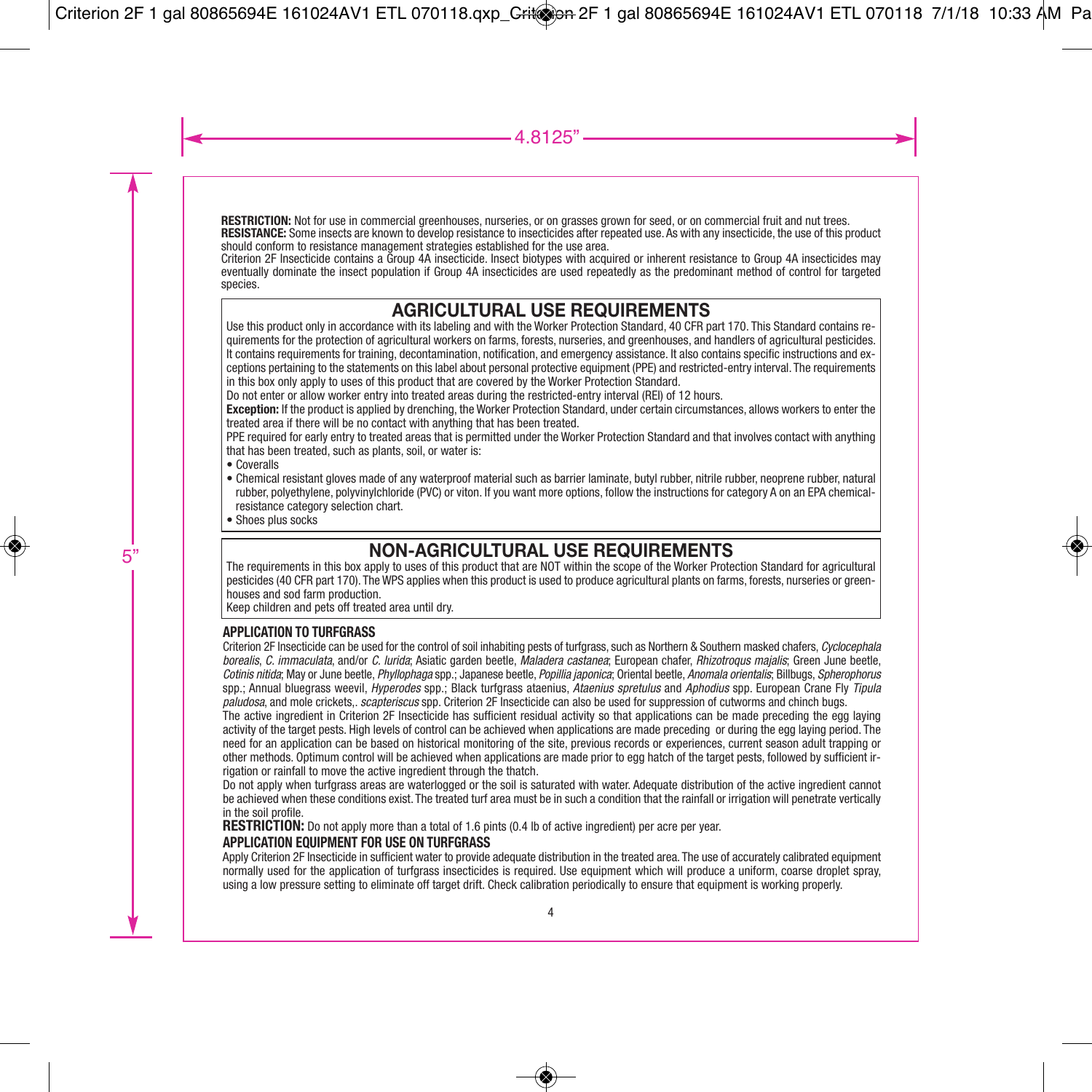#### **APPLICATION TO ORNAMENTALS**

Criterion 2F Insecticide is for use on ornamentals in commercial and residential landscapes and interior plantscapes. Criterion 2F Insecticide is a systemic product and will be translocated upward into the plant system from root uptake. To assure optimum effectiveness, the product must be placed where the growing portion of the target plant can absorb the active ingredient. The addition of a nitrogen containing fertilizer, where applicable, into the solution may enhance the uptake of the active ingredient. Application can be made by foliar application or soil applications; including soil injection, drenches, and broadcast sprays. Foliar applications offer locally systemic activity against insect pests. When making soil applications to plants with woody stems, systemic activity will be delayed until the active ingredient is translocated throughout

the plant. In some cases, this translocation delay could take 60 days or longer. For this reason, make application prior to anticipated pest infestation to achieve optimum levels of control.

**RESTRICTION:** Outdoor applications cannot exceed a total of 1.6 pints (0.4 lb of active ingredient) per acre per year.

#### **ANT MANAGEMENT PROGRAMS**

Use Criterion 2F Insecticide to control aphids, scale insects, mealybugs and other sucking pests on ornamentals to limit the honeydew available as a food source for ant populations. Criterion 2F Insecticide applications can be then be supplemented with residual sprays, bait placements or other ant control tactics to further reduce the pest population.

#### **APPLICATION EQUIPMENT FOR FOLIAR APPLICATIONS**

Criterion 2F Insecticide mixes readily with water and may be used in many types of application equipment. Mix product with the required amount of water and apply as desired dependent upon the selected use pattern.

When making foliar applications on hard to wet foliage such as holly, pine, or ivy, the addition of a spreader/ sticker is recommended. If concentrate or mist type spray equipment is used, apply an equivalent amount on the area sprayed, as would be used in a dilute application. Criterion 2F Insecticide has been found to be compatible with commonly used fungicides, miticides, liquid fertilizers, and other commonly used insecticides. Check physical compatibility using the correct proportion of products in a small jar test if local experience is unavailable. **RESTRICTION:** Do not apply through any irrigation system.

| DIRECTIONS FOR USE ON TURFGRASSES IN RESIDENTIAL, COMMERCIAL, AND INDUSTRIAL AREAS                                                                                                                                                                                                                                        |                                                                                                                                                                                                                                                                                                                                                                                                                                                                                                      |                                                                                                         |                                                                                         |                                                                                |  |
|---------------------------------------------------------------------------------------------------------------------------------------------------------------------------------------------------------------------------------------------------------------------------------------------------------------------------|------------------------------------------------------------------------------------------------------------------------------------------------------------------------------------------------------------------------------------------------------------------------------------------------------------------------------------------------------------------------------------------------------------------------------------------------------------------------------------------------------|---------------------------------------------------------------------------------------------------------|-----------------------------------------------------------------------------------------|--------------------------------------------------------------------------------|--|
| <b>SITE</b>                                                                                                                                                                                                                                                                                                               |                                                                                                                                                                                                                                                                                                                                                                                                                                                                                                      | <b>PEST</b>                                                                                             |                                                                                         | <b>DOSAGE Criterion</b><br>2F Insecticide                                      |  |
| <b>TURFGRASSES</b><br>(Residential home)<br>lawns, business<br>and office com-<br>plexes, shopping                                                                                                                                                                                                                        | <b>LARVAE OF:</b><br>Annual bluegrass weevil<br>Asiatic garden beetle<br>Billbua<br><b>Black turfgrass ataenius</b>                                                                                                                                                                                                                                                                                                                                                                                  | Cutworms (suppression)<br>European chafer<br>European Crane Flv<br>Green June beetle<br>Japanese beetle | Northern masked chafer<br>Oriental beetle<br>Phyllophaga spp.<br>Southern masked chafer | 1.25 to 1.6 pt/A<br>or<br>0.46 to 0.6 fl oz<br>(14 to 17 mL)<br>per 1000 sq ft |  |
| complexes, multi-<br>For optimum control of grubs, billbugs, annual bluegrass weevil, and European Crane Fly make application prior to<br>family residential<br>egg hatch of the target pest.<br>complexes, golf<br>Be sure to read "APPLICATION EQUIPMENT" Section of this label.<br>courses, airports,                  |                                                                                                                                                                                                                                                                                                                                                                                                                                                                                                      |                                                                                                         |                                                                                         |                                                                                |  |
| cemeteries, parks,<br>playgrounds, ath-<br>letic fields)                                                                                                                                                                                                                                                                  | Chinchbugs (suppression)<br>Mole crickets                                                                                                                                                                                                                                                                                                                                                                                                                                                            |                                                                                                         | 1.6 pt/A or<br>0.6 fl oz (17 mL) per<br>$1000$ sq ft                                    |                                                                                |  |
|                                                                                                                                                                                                                                                                                                                           | For suppression of chinch bugs, make application prior to the hatching of the first instar nymphs.<br>For control of mole crickets make application prior to or during the peak egg hatch period. If application is not made<br>prior to egg hatch or when adults or large nymphs are present and actively tunneling, apply Criterion 2F Insecticide in<br>combination with a remedial insecticide to minimize damage to turf.<br>Follow label instructions for other insecticides when tank-mixing. |                                                                                                         |                                                                                         |                                                                                |  |
| Consult your local turf, state Agricultural Experiment Station, or State Extension Service Specialists for more specific information regarding<br>timing of application.<br>For optimum control, if rainfall does not occur within 24 hours after application, irrigate to move the active ingredient through the thatch. |                                                                                                                                                                                                                                                                                                                                                                                                                                                                                                      |                                                                                                         |                                                                                         |                                                                                |  |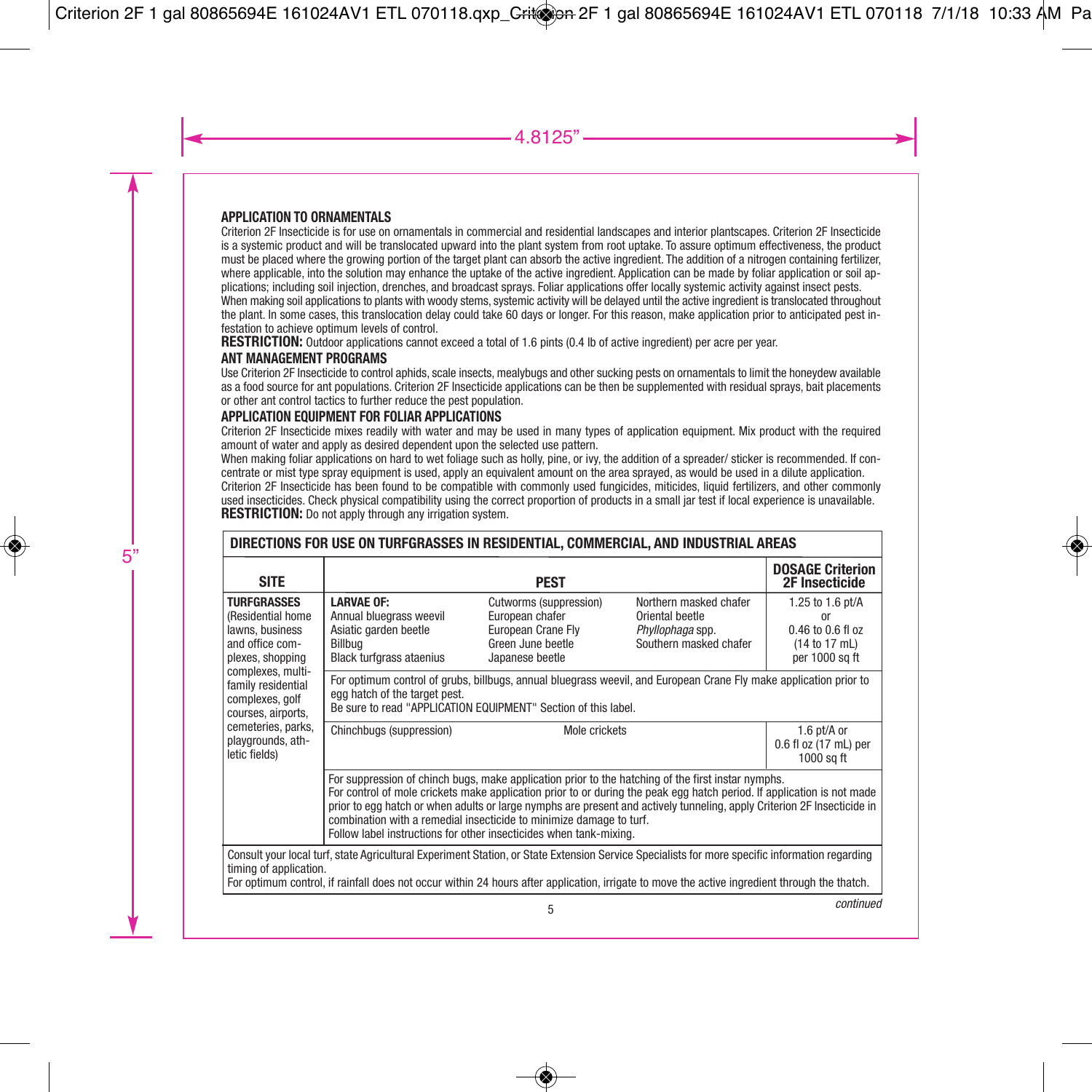*continued*

#### **DIRECTIONS FOR USE ON TURFGRASSES IN RESIDENTIAL, COMMERCIAL, AND INDUSTRIAL AREAS**

#### **RESTRICTIONS:**

- Do not apply more than 1.6 pt (0.4 lb of active ingredient) per acre per year.
- Do not mow turf or lawn area until after sufficient irrigation or rainfall has occurred so that uniformity of application will not be affected.
- Do not allow this product to contact plants in bloom while bees are foraging the treatment area.
- Do not graze treated areas or use clippings from treated areas for feed or forage.
- Do not allow runoff or puddling of irrigation water following application.
- Keep children and pets off treated area until dry.
- Do not apply Criterion 2F Insecticide to areas which are water logged or saturated, which will not allow penetration into the root zone of the plant.

#### **TURFGRASSES** (Sod Farms) **LARVAE OF:** Annual bluegrass weevil Asiatic garden beetle Billbug Black turfgrass ataenius Cutworms (suppression) European chafer European Crane Fly Green June beetle Japanese beetle Mole crickets 1.25 to 1.6 pt/A or 0.46 to 0.6 fl oz (14 to 17 mL) per 1,000 sq ft For optimum control of grubs, billbugs, annual bluegrass weevil, and European Crane Fly make application prior to egg hatch of the target pest. Be sure to read "APPLICATION EQUIPMENT" Section of this label. Chinchbugs (suppression) The Mole crickets The Mole of the U.S. of the 1.6 pt/A or 0.6 fl oz (17 mL) per  $1.000$  sq ft For suppression of chinch bugs, make application prior to the hatching of the first instar nymphs. For control of mole crickets make application prior to or during the peak egg hatch period. If application is not made prior to egg hatch or when adults or large nymphs are present and actively tunneling, apply Criterion 2F Insecticide in combination with a remedial insecticide to minimize damage to turf. Follow label instructions for other insecticides when tank-mixing. **DIRECTIONS FOR USE ON SOD FARMS PEST DOSAGE Criterion 2F Insecticide** Northern masked chafer Oriental beetle *Phyllophaga* spp. Southern masked chafer **SITE** Consult your local turf, state Agricultural Experiment Station, or State Extension Service Specialists for more specific information regarding timing of application. For optimum control, if rainfall does not occur within 24 hours after application, irrigate to move the active ingredient through the thatch. **RESTRICTIONS:** • Do not apply more than 1.6 pt (0.4 lb of active ingredient) per acre per year. • Do not allow this product to contact plants in bloom while bees are foraging the treatment area. • Do not use for seed production. • Do not allow runoff or puddling of irrigation water following application.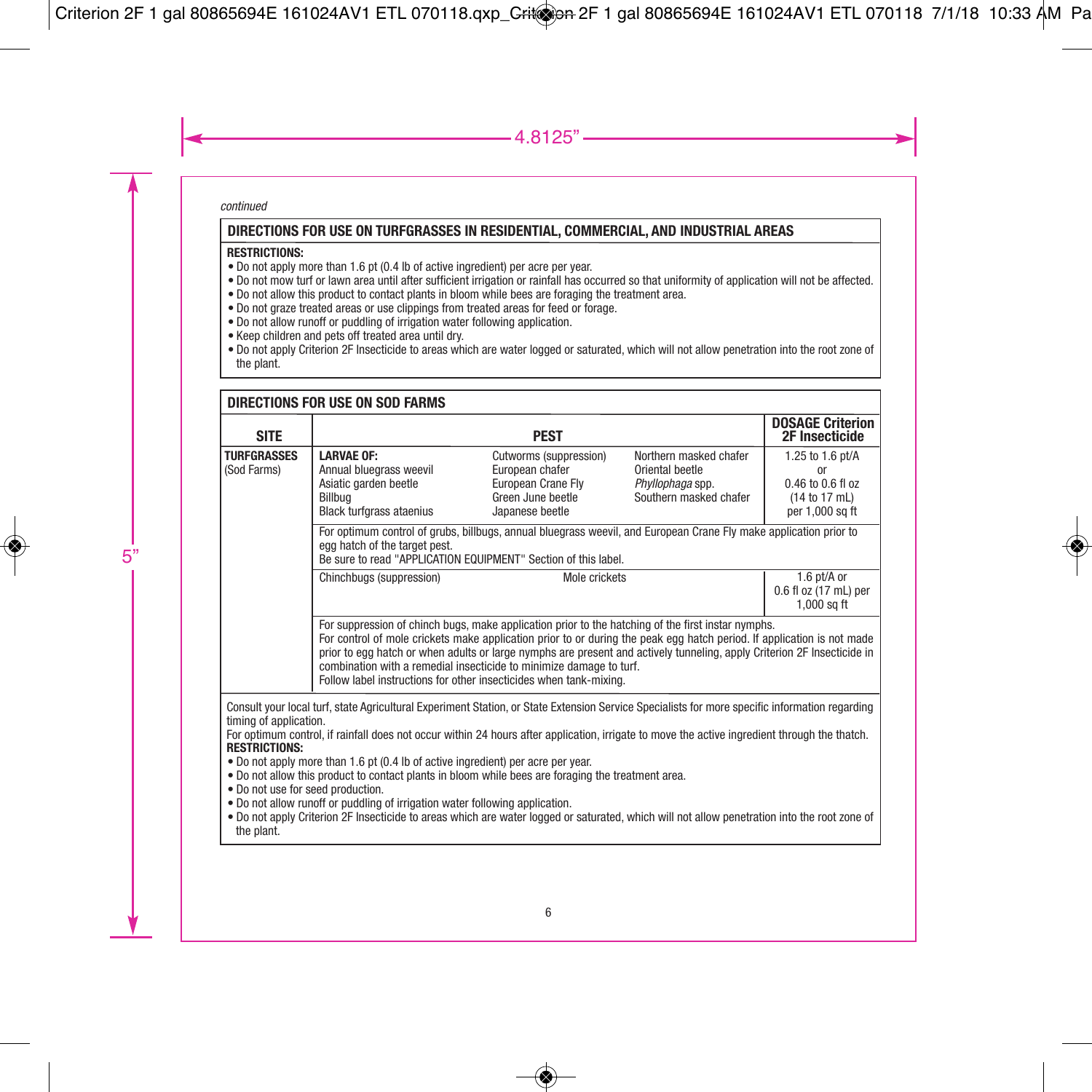# **DIRECTIONS FOR APPLICATION TO OUTDOOR ORNAMENTALS IN RESIDENTIAL, COMMERCIAL, AND INDUSTRIAL LANDSCAPE AREAS**

| <b>SITE</b>                                                                                                                                |                                                                                                                                                                                                                                                                                                                                                                                                                                                                                                                   | <b>PEST</b>                                                                                                                                                                                  | <b>DOSAGE CRITERION</b><br><b>2F INSECTICIDE</b> |  |
|--------------------------------------------------------------------------------------------------------------------------------------------|-------------------------------------------------------------------------------------------------------------------------------------------------------------------------------------------------------------------------------------------------------------------------------------------------------------------------------------------------------------------------------------------------------------------------------------------------------------------------------------------------------------------|----------------------------------------------------------------------------------------------------------------------------------------------------------------------------------------------|--------------------------------------------------|--|
| <b>Trees</b><br><b>Shrubs</b><br>Evergreens<br><b>Flowers</b><br>Foliage plants<br>Groundcovers                                            | Adelaids (including hemlock woolly<br>adelgid)<br>Aphids<br>Leaf-feeding beetles (Japanese beetle,<br>emerald ash borer and vine weevil<br>adults)<br>Leaf-feeding bugs (including lace bugs,<br>leaf bugs, and plant bugs)                                                                                                                                                                                                                                                                                       | Leafhoppers, planthoppers, sharpshooters (in-<br>cluding glassy-winged sharpshooter) and spit-<br>tle bugs)<br>Mealybugs<br>Psyllids<br>Sawfly larvae<br>Thrips (foliage only)<br>Whiteflies | 1.5 fl oz (45mL)<br>per 100 gal<br>of water      |  |
|                                                                                                                                            |                                                                                                                                                                                                                                                                                                                                                                                                                                                                                                                   | Foliar Applications: Start treatments prior to establishment of high pest populations and reapply on an as needed basis.                                                                     |                                                  |  |
|                                                                                                                                            | White grub larvae (such as Japanese beetle larvae, Chafers, Phyllophaga spp., Asiatic gar-<br>$0.46$ to $0.6$ fl oz<br>den beetle. Oriental beetle)<br>(14 to 17mL)<br>per 1.000 sq ft<br><b>Broadcast Applications:</b> Mix required amount of product in sufficient water to uniformly and accurately cover the area<br>being treated. Do not use less than 2 gallons of water per 1000 sq ft. For optimum control, irrigate thoroughly to incorporate<br>Criterion 2F Insecticide into the upper soil profile. |                                                                                                                                                                                              |                                                  |  |
|                                                                                                                                            |                                                                                                                                                                                                                                                                                                                                                                                                                                                                                                                   |                                                                                                                                                                                              |                                                  |  |
| <b>RESTRICTIONS:</b><br>• Follow application restrictions for Non-Agricultural Uses on page 3 to protect bees and other insect pollinators |                                                                                                                                                                                                                                                                                                                                                                                                                                                                                                                   |                                                                                                                                                                                              |                                                  |  |

- Do not apply more than 1.6 pt (0.4 lb of active ingredient) per acre per year.
- Keep children and pets off treated area until dry.
- Do not apply this product, by any application method, to linden, basswood, or other Tilia species.

#### **DIRECTIONS FOR APPLICATION TO PLANTS GROWN INDOORS**

| <b>SITE</b>                                                      |                                                                                                                                                                                                                                                                                                                   | <b>PEST</b>                                                                                                                                                                           |                                                                               | <b>DOSAGE CRITERION</b><br><b>2F INSECTICIDE</b> |  |  |
|------------------------------------------------------------------|-------------------------------------------------------------------------------------------------------------------------------------------------------------------------------------------------------------------------------------------------------------------------------------------------------------------|---------------------------------------------------------------------------------------------------------------------------------------------------------------------------------------|-------------------------------------------------------------------------------|--------------------------------------------------|--|--|
| Interior<br>plantscapes                                          | Adelgids (including hemlock woolly<br>adelgid)<br>Aphids<br>Leaf-feeding beetles (Japanese<br>beetle, emerald ash borer and<br>vine weevil adults)                                                                                                                                                                | Leaf-feeding bugs (including<br>lace bugs, leaf bugs, and<br>plant bugs)<br>Leafhoppers, planthoppers,<br>sharpshooters (including<br>glassy-winged sharpshooter)<br>and spittle bugs | Mealybugs<br>Psyllids<br>Sawfly larvae<br>Thrips (foliage only)<br>Whiteflies | 1.5 fl oz (45mL)<br>per 100 gal<br>of water      |  |  |
|                                                                  | Foliar Applications: Start treatments prior to establishment of high pest populations and reapply on an as needed basis.                                                                                                                                                                                          |                                                                                                                                                                                       |                                                                               |                                                  |  |  |
|                                                                  | White grub larvae (such as Japanese beetle larvae, Chafers, Phyllophaga spp., Asiatic gar-<br>$0.46$ to $0.6$ fl oz<br>den beetle. Oriental beetle)                                                                                                                                                               |                                                                                                                                                                                       |                                                                               |                                                  |  |  |
|                                                                  | Broadcast Applications: Mix required amount of product in sufficient water to uniformly and accurately cover the area<br>being treated. Do not use less than 2 gallons of water per 1,000 sq ft. For optimum control, irrigate thoroughly to incorporate<br>Criterion 2F Insecticide into the upper soil profile. |                                                                                                                                                                                       |                                                                               |                                                  |  |  |
| <b>RESTRICTIONS:</b><br>. Not for use in commercial greenhouses. |                                                                                                                                                                                                                                                                                                                   |                                                                                                                                                                                       |                                                                               |                                                  |  |  |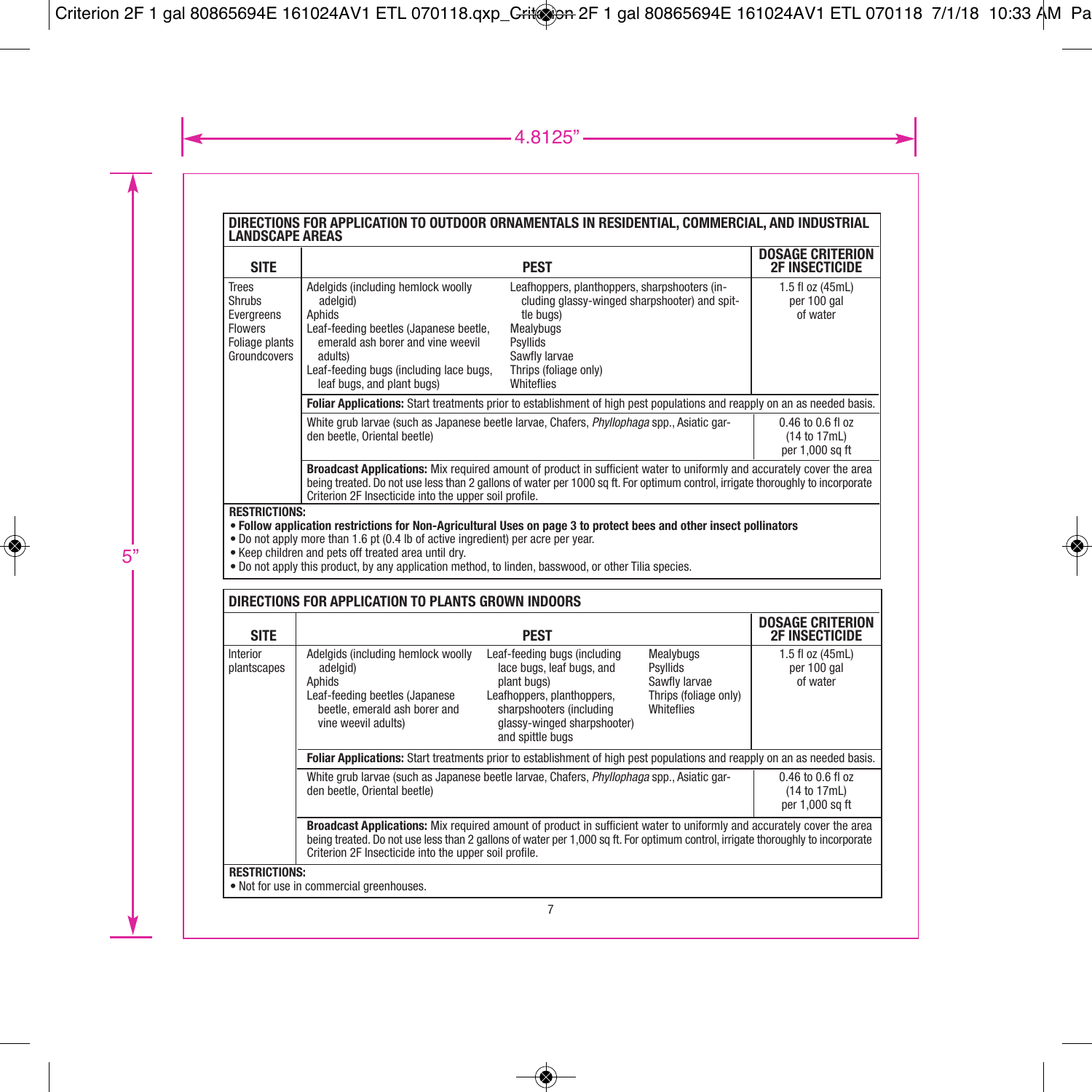# **DIRECTIONS FOR APPLICATION TO TREES AND SHRUBS BY SOIL DRENCH AND SOIL INJECTION**

For use in and around the perimeter of industrial and commercial buildings, in residential and recreational areas, and in municipal, city, state, national, and private wooded and forested areas.

| <b>Trees and Shrubs</b>                                                                                                                                                                                                                                                                                                                                                                                                                                                                                                                                                                                                                                                                                                                                                                                                                                                                                                                                                                                                                                                                                                                                                                                                                                                                                                                                    | 0.1 to 0.2 fl oz (3 to 6 mL) per inch of trunk diameter (D.B.H.)<br>or per foot of shrub height |                                                                                                                                                                    |                                                |                                                              |
|------------------------------------------------------------------------------------------------------------------------------------------------------------------------------------------------------------------------------------------------------------------------------------------------------------------------------------------------------------------------------------------------------------------------------------------------------------------------------------------------------------------------------------------------------------------------------------------------------------------------------------------------------------------------------------------------------------------------------------------------------------------------------------------------------------------------------------------------------------------------------------------------------------------------------------------------------------------------------------------------------------------------------------------------------------------------------------------------------------------------------------------------------------------------------------------------------------------------------------------------------------------------------------------------------------------------------------------------------------|-------------------------------------------------------------------------------------------------|--------------------------------------------------------------------------------------------------------------------------------------------------------------------|------------------------------------------------|--------------------------------------------------------------|
| Adelgids (including hemlock woolly adelgid)<br>Aphids<br>Leaf-feeding beetles (including Japanese beetle<br>and vine weevil adults)<br>Leaf-feeding bugs (including lace bugs, leaf bugs,<br>and plant bugs)                                                                                                                                                                                                                                                                                                                                                                                                                                                                                                                                                                                                                                                                                                                                                                                                                                                                                                                                                                                                                                                                                                                                               |                                                                                                 | Leafhoppers, planthoppers, sharpshooters (including<br>glassy-winged sharpshooter) and spittle bugs<br>Leafminers<br>Mealvbugs<br>Pine tip moth larvae<br>Psyllids |                                                | Roval palm bug<br>Sawfly larvae<br>Soft scales<br>Whiteflies |
| <b>Trees and Shrubs</b>                                                                                                                                                                                                                                                                                                                                                                                                                                                                                                                                                                                                                                                                                                                                                                                                                                                                                                                                                                                                                                                                                                                                                                                                                                                                                                                                    |                                                                                                 | 0.2 fl oz (6 mL) per inch of trunk diameter (D.B.H.)                                                                                                               | or per foot of shrub height                    |                                                              |
| Armored scales (including but not limited<br>to: camellia, false oleander, Florida red,<br>oystershell, tea, and white peach scales)                                                                                                                                                                                                                                                                                                                                                                                                                                                                                                                                                                                                                                                                                                                                                                                                                                                                                                                                                                                                                                                                                                                                                                                                                       |                                                                                                 | Flatheaded borers (including emerald ash borer)<br>Roundheaded borers (including Asian longhorned beetle)<br>Thrips (foliage only)                                 |                                                | White grub, billbug, and<br>root weevil larvae               |
| Apply the following rates as a function of tree diameter at breast height (DBH) 0.1 to 0.4 fl. oz (3 to 12 mL)<br>Trees with a 15 inch of trunk<br>diameter at breast height<br>per inch of trunk diameter (DBH). You may use the higher rate (0.3 -0.4 fl oz) to control the pests listed<br>(D.B.H.) or greater<br>below.<br>RESTRICTION: Do not apply more than 1.6 pints (0.4 lb of active ingredient) per acre per year.<br>$DBH =$ is measured at 4.5 feet from the ground                                                                                                                                                                                                                                                                                                                                                                                                                                                                                                                                                                                                                                                                                                                                                                                                                                                                           |                                                                                                 |                                                                                                                                                                    |                                                |                                                              |
| <b>Emerald Ash Borer</b><br>Bronze birch borer                                                                                                                                                                                                                                                                                                                                                                                                                                                                                                                                                                                                                                                                                                                                                                                                                                                                                                                                                                                                                                                                                                                                                                                                                                                                                                             |                                                                                                 | Asian Longhorned Beetle                                                                                                                                            | <b>Eucalyptus Longhorned Borer</b>             | Alder Borer                                                  |
| Soil Injection: GRID SYSTEM: Space holes on 2.5 foot centers, in a grid pattern, extending to the drip line of the tree. CIRCLE SYSTEM:<br>Apply in holes evenly spaced in circles, (use more than one circle dependent upon the size of the tree) beneath the drip line of the tree ex-<br>tending in from that line. BASAL SYSTEM: Space iniection holes evenly around the base of the tree trunk no more than 6 to 12 inches out<br>from the base.<br>Mix required dosage in sufficient water to inject an equal amount of solution in each hole. Maintain a low pressure and use sufficient<br>solution for distribution of the liquid into the treatment zone. For optimum control, keep the treated area moist for 7 to 10 days. Do not use<br>less than 4 holes per tree or shrub.<br>Soil Drench: Uniformly apply the dosage in no less than 10 gallons of water per 1000 square feet as a drench around the base of the tree,<br>directed to the root zone. Remove plastic or any other barrier that will stop solution from reaching the root zone.<br>For Control of Specified Borers: Application to trees already heavily infested may not prevent the eventual loss of the trees due to existing<br>pest damage and tree stress.<br><b>RESTRICTION:</b><br>No Soil Injection Applications Allowed in Nassau or Suffolk Counties of New York. |                                                                                                 |                                                                                                                                                                    |                                                |                                                              |
| <b>GROUND TREATMENT PRE-PLANTING</b>                                                                                                                                                                                                                                                                                                                                                                                                                                                                                                                                                                                                                                                                                                                                                                                                                                                                                                                                                                                                                                                                                                                                                                                                                                                                                                                       |                                                                                                 |                                                                                                                                                                    | 0.46 to 0.6 fl oz (14 to 17 mL) per 1000 sq ft |                                                              |
| Apply as a broadcast treatment and incorporate into the soil before planting.                                                                                                                                                                                                                                                                                                                                                                                                                                                                                                                                                                                                                                                                                                                                                                                                                                                                                                                                                                                                                                                                                                                                                                                                                                                                              |                                                                                                 |                                                                                                                                                                    |                                                |                                                              |
| <b>RESTRICTION:</b><br>. Do not apply more than 1.6 pints (0.4 lb of active ingredient) per acre per year.<br>. Keep children and pets off treated area until dry.<br>. Do not apply Criterion 2F Insecticide to areas which are water logged or saturated, which will not allow penetration into the root zone of<br>the plant.<br>• Do not apply this product, by any application method, to linden, basswood, or other Tilia species.                                                                                                                                                                                                                                                                                                                                                                                                                                                                                                                                                                                                                                                                                                                                                                                                                                                                                                                   |                                                                                                 |                                                                                                                                                                    |                                                |                                                              |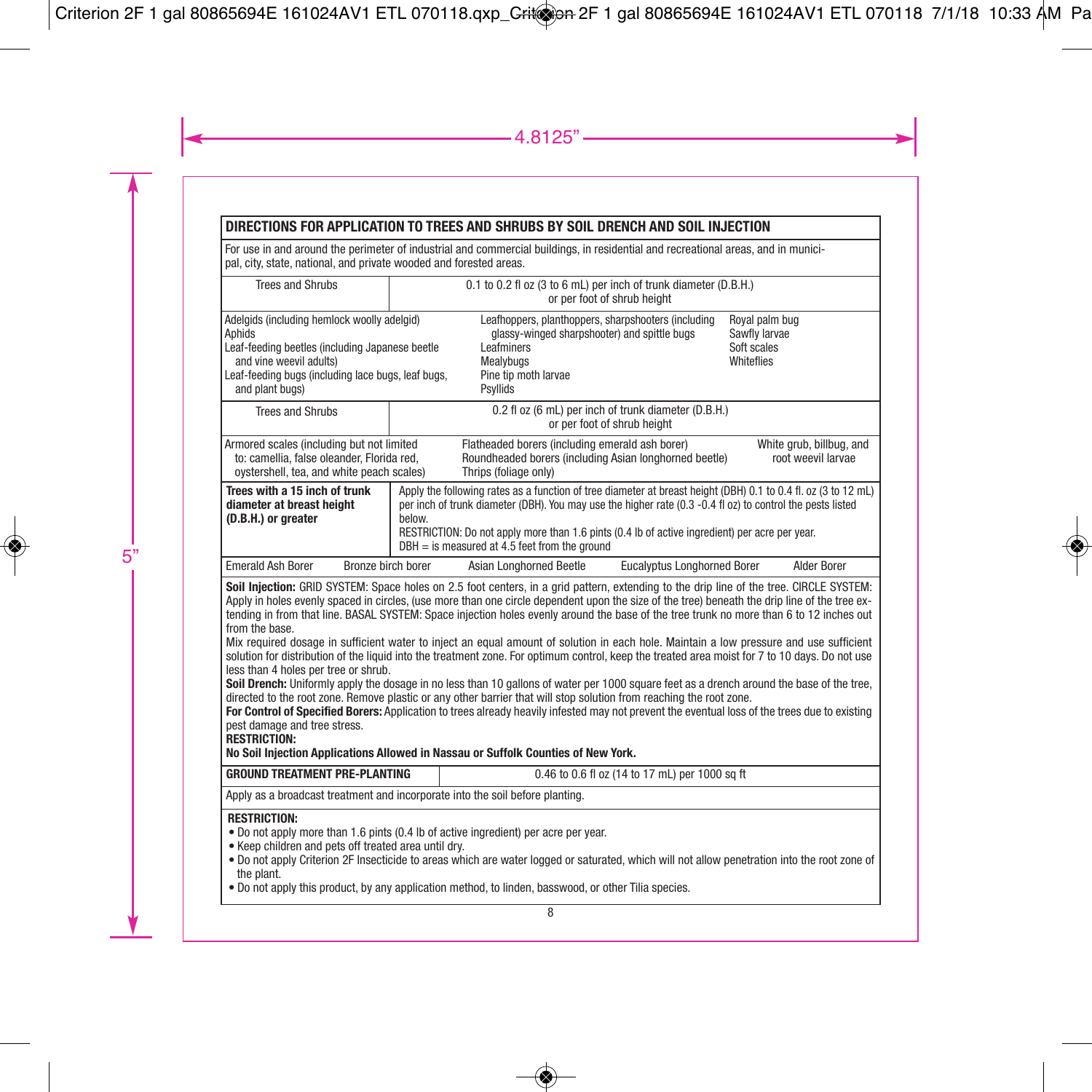| DIRECTIONS FOR FOLIAR APPLICATION TO POME FRUITS, PECANS, AND GRAPES GROWN IN RESIDENTIAL AREAS                                                                                                                                                                                                                                                                                                                                                                                                                                                                                                                                                                                                                                                                                                                                                                                                                                                                                                                                                                                                                                                          |                                                                                                                                                                                                                                                                                                                                                                                                                                                   |                                            |                                        |                            |
|----------------------------------------------------------------------------------------------------------------------------------------------------------------------------------------------------------------------------------------------------------------------------------------------------------------------------------------------------------------------------------------------------------------------------------------------------------------------------------------------------------------------------------------------------------------------------------------------------------------------------------------------------------------------------------------------------------------------------------------------------------------------------------------------------------------------------------------------------------------------------------------------------------------------------------------------------------------------------------------------------------------------------------------------------------------------------------------------------------------------------------------------------------|---------------------------------------------------------------------------------------------------------------------------------------------------------------------------------------------------------------------------------------------------------------------------------------------------------------------------------------------------------------------------------------------------------------------------------------------------|--------------------------------------------|----------------------------------------|----------------------------|
| <b>SITE</b><br><b>PEST</b>                                                                                                                                                                                                                                                                                                                                                                                                                                                                                                                                                                                                                                                                                                                                                                                                                                                                                                                                                                                                                                                                                                                               |                                                                                                                                                                                                                                                                                                                                                                                                                                                   |                                            | <b>RATE PER APPLICATION</b>            |                            |
| <b>Pome Fruits</b><br>Pear<br>Apple<br>Pear (oriental)<br>Crabapple<br>Quince<br>Loquat<br>Mayhaw                                                                                                                                                                                                                                                                                                                                                                                                                                                                                                                                                                                                                                                                                                                                                                                                                                                                                                                                                                                                                                                        | Aphids (except Wooly apple aphid)<br>Leafhoppers (including glassy-winged<br>sharpshooter)                                                                                                                                                                                                                                                                                                                                                        | Leafminer<br>Mealvbugs*<br>San Jose scale* | $1.5f$ loz<br>$(45$ mL)<br>per 100 gal | $6.0$ fl oz/A <sup>1</sup> |
| Apply specified dosage as foliar spray as needed after petal-fall is complete.<br>For control of rosy apple aphid, apply prior to leafrolling caused by the pest.<br>For first generation leafminer control, make first application as soon as petal-fall is complete. Greatest leafminer control will result from the earliest possible<br>application. For second and succeeding generations of leafminer, optimal control is obtained from applications made early in the adult flight against egg<br>and early instar larvae. A second application may be required 10 days later if severe pressure continues or if generations are overlapping. A single application<br>may result in suppression only. Criterion 2F Insecticide will not control late stage larvae.<br>For San Jose Scale, time applications to the crawler stage. Treat each generation.<br>For late season (preharvest) control of leafhopper species, apply Criterion 2F Insecticide while most leafhoppers are in the nymphal stage.<br>For optimal control of mealybug, insure good spray coverage of the trunk and scaffolding limbs or other resting sites of the mealybug. |                                                                                                                                                                                                                                                                                                                                                                                                                                                   |                                            |                                        |                            |
| <b>RESTRICTIONS</b><br>. Follow application restrictions for Non-Agricultural Uses on page 3 to protect bees and other insect pollinators.<br>• Do not apply more than 6.0 fl oz per acre in a single application.<br>. Do not make more than 4 applications.<br>• Allow 10 or more days between applications.<br>. Do not apply more than 1.6 pints (0.4 lb of active ingredient) per acre per year.<br>. Allow at least 7 days between last application and harvest.<br>.* Not for use in California for control on pears.<br>. Keep children and pets off treated area until dry.                                                                                                                                                                                                                                                                                                                                                                                                                                                                                                                                                                     |                                                                                                                                                                                                                                                                                                                                                                                                                                                   |                                            |                                        |                            |
| Pecans*                                                                                                                                                                                                                                                                                                                                                                                                                                                                                                                                                                                                                                                                                                                                                                                                                                                                                                                                                                                                                                                                                                                                                  | Yellow pecan aphid<br>Black margined aphid<br>Pecan leaf phylloxera                                                                                                                                                                                                                                                                                                                                                                               | Pecan spittlebug<br>Pecan stem phylloxera  | 1.5 fl oz<br>$(45$ mL)<br>per 100 gal  | $6.0$ fl oz/A <sup>1</sup> |
| Make foliar applications as pests begin to build before populations become extreme. Two applications at a 10 to 14 day interval may be<br>required to achieve control. Scout and retreat if needed.<br>Thorough uniform coverage of foliage is necessary for optimal control. Addition of an organosilicone-based spray adjuvant at a rate not to<br>exceed the adjuvant manufacturer's recommended use rate may improve coverage.                                                                                                                                                                                                                                                                                                                                                                                                                                                                                                                                                                                                                                                                                                                       |                                                                                                                                                                                                                                                                                                                                                                                                                                                   |                                            |                                        |                            |
| <b>RESTRICTIONS</b><br>. Do not make more than 3 applications.<br>· Allow 10 or more days between applications.<br>. Keep children and pets off treated area until dry.                                                                                                                                                                                                                                                                                                                                                                                                                                                                                                                                                                                                                                                                                                                                                                                                                                                                                                                                                                                  | . Follow application restrictions for Non-Agricultural Uses on page 3 to protect bees and other insect pollinators.<br>. Do not apply more than a total of 18.0 fl oz of Criterion 2F Insecticide per acre per year.<br>. Allow at least 7 days between last application and harvest.<br><sup>1</sup> The amount of Criterion 2F Insecticide required per acre will depend on tree size and volume of foliage present. The rate per acre is based |                                            |                                        |                            |
|                                                                                                                                                                                                                                                                                                                                                                                                                                                                                                                                                                                                                                                                                                                                                                                                                                                                                                                                                                                                                                                                                                                                                          | on a standard of 400 gallons of dilute spray solution per acre for large trees.<br>* Use on pecans not permitted in California unless directed by specific supplemental labeling.                                                                                                                                                                                                                                                                 |                                            |                                        |                            |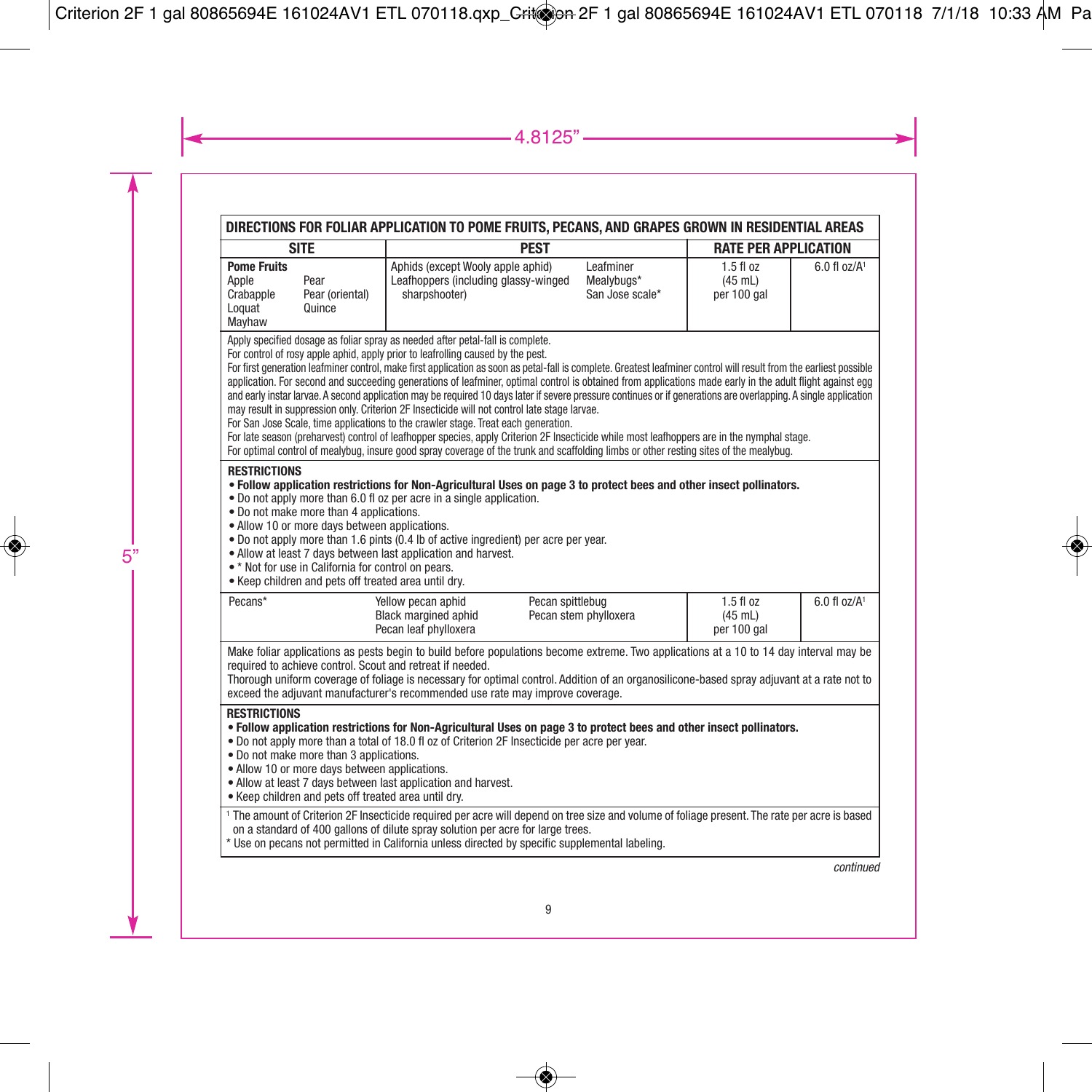| DIRECTIONS FOR FOLIAR APPLICATION TO POME FRUITS. PECANS. AND GRAPES GROWN IN RESIDENTIAL AREAS                                                                                                                                           |                                                        |           |                                      |                                        |  |
|-------------------------------------------------------------------------------------------------------------------------------------------------------------------------------------------------------------------------------------------|--------------------------------------------------------|-----------|--------------------------------------|----------------------------------------|--|
| <b>SITE</b>                                                                                                                                                                                                                               | PEST                                                   |           | <b>RATE PER APPLICATION</b>          |                                        |  |
| Grapes                                                                                                                                                                                                                                    | Leafhoppers (including glassy-<br>winged sharpshooter) | Mealybugs | $1.5$ fl $oz$<br>(45 mL) per 100 gal | $3.0$ fl $oz/A$<br>$(90 \text{ mL/A})$ |  |
| Apply specified dosage as a foliar spray using 200 gallons of water per acre.                                                                                                                                                             |                                                        |           |                                      |                                        |  |
| <b>RESTRICTIONS</b><br>. Follow application restrictions for Non-Agricultural Uses on page 3 to protect bees and other insect pollinators.<br>. Do not apply more than a total of 6.0 fl oz of Criterion 2E Insecticide per acre per year |                                                        |           |                                      |                                        |  |

- Do not apply more than a total of 6.0 fl oz of Criterion 2F Insecticide per acre per year. Allow at least 14 days between applications.
- Applications may be applied up to and including day of harvest.
- Keep children and pets off treated area until dry.

# **STORAGE AND DISPOSAL** Do not contaminate water, food, or feed by storage or disposal.

**Pesticide Storage:** Store in a cool, dry place and in such a manner as to prevent cross contamination with other pesticides, fertilizers, food, and feed. Store in original container and out of the reach of children, preferably in a locked storage area.

Handle and open container in a manner as to prevent spillage. If the container is leaking, invert to prevent leakage. If container is leaking or material spilled for any reason or cause, carefully dam up spilled material to prevent runoff. Refer to Precautionary Statements on label for hazards associated with the handling of this material. Do not walk through spilled material. Absorb spilled material with absorbing type compounds and dispose of as directed for pesticides above. In spill or leak incidents, keep unauthorized people away. You may contact the Bayer Environmental Science Emergency Response Team for decontamination procedures or any other assistance that may be necessary. The Bayer Environmental Science Emergency Response Telephone No. is 1-800-334-7577 or contact Chemtrec at 1-800-424-9300.

**Pesticide Disposal:** Wastes resulting from the use of this product may be disposed of on site or at an approved waste disposal facility.

**Container Handling: Non-refillable container.** Do not reuse or refill this container. Triple rinse container (or equivalent) promptly after emptying.

Triple rinse as follows: Empty the remaining contents into application equipment or a mix tank and drain for 10 seconds after the flow begins to drip. Fill the container ¼ full with water and recap. Shake for 10 seconds. Pour rinsate into application equipment or a mix tank or store rinsate for later use or disposal. Drain for 10 seconds after the flow begins to drip. Repeat this procedure two more times. Offer for recycling, if available, or reconditioning, or puncture and dispose of in a sanitary landfill or by incineration, or, if allowed by State and local authorities, by burning. If burned, stay out of smoke.

# **IMPORTANT: READ BEFORE USE**

Read the entire Directions for Use, Conditions, Disclaimer of Warranties and Limitations of liability before using this product.

If terms are not acceptable, return the unopened product container at once. By using this product, user or buyer accepts the following Conditions, Disclaimer of Warranties and Limitations of Liability.

**CONDITIONS:** The directions for use of this product are believed to be adequate and must be followed carefully. However, it is impossible to eliminate all risks associated with the use of this product. Crop injury, ineffectiveness or other unintended consequences may result because of such factors as weather conditions, presence of other materials, or the manner of use or application, all of which are beyond the control of Bayer CropScience LP. All such risks shall be assumed by the user or buyer.

**DISCLAIMER OF WARRANTIES:** TO THE EXTENT CONSISTENT WITH APPLICABLE LAW, BAYER CROPSCIENCE LP MAKES NO OTHER WARRANTIES, EXPRESS OR IMPLIED, OF MERCHANTABILITY OR OF FITNESS FOR A PARTICULAR PURPOSE OR OTHERWISE, THAT EXTEND BEYOND THE STATE-MENTS MADE ON THIS LABEL. No agent of Bayer CropScience is authorized to make any warranties beyond those contained herein or to modify the warranties contained herein. TO THE EXTENT CONSISTENT WITH APPLICABLE LAW, BAYER CROPSCIENCE LP DISCLAIMS ANY liability whatsoever for special, incidental or consequential damages, resulting from the use or handling of this product.

**LIMITATIONS OF LIABILITY:** TO THE EXTENT CONSISTENT WITH APPLICABLE LAW, THE EXCLUSIVE REMEDY OF THE USER OR BUYER FOR ANY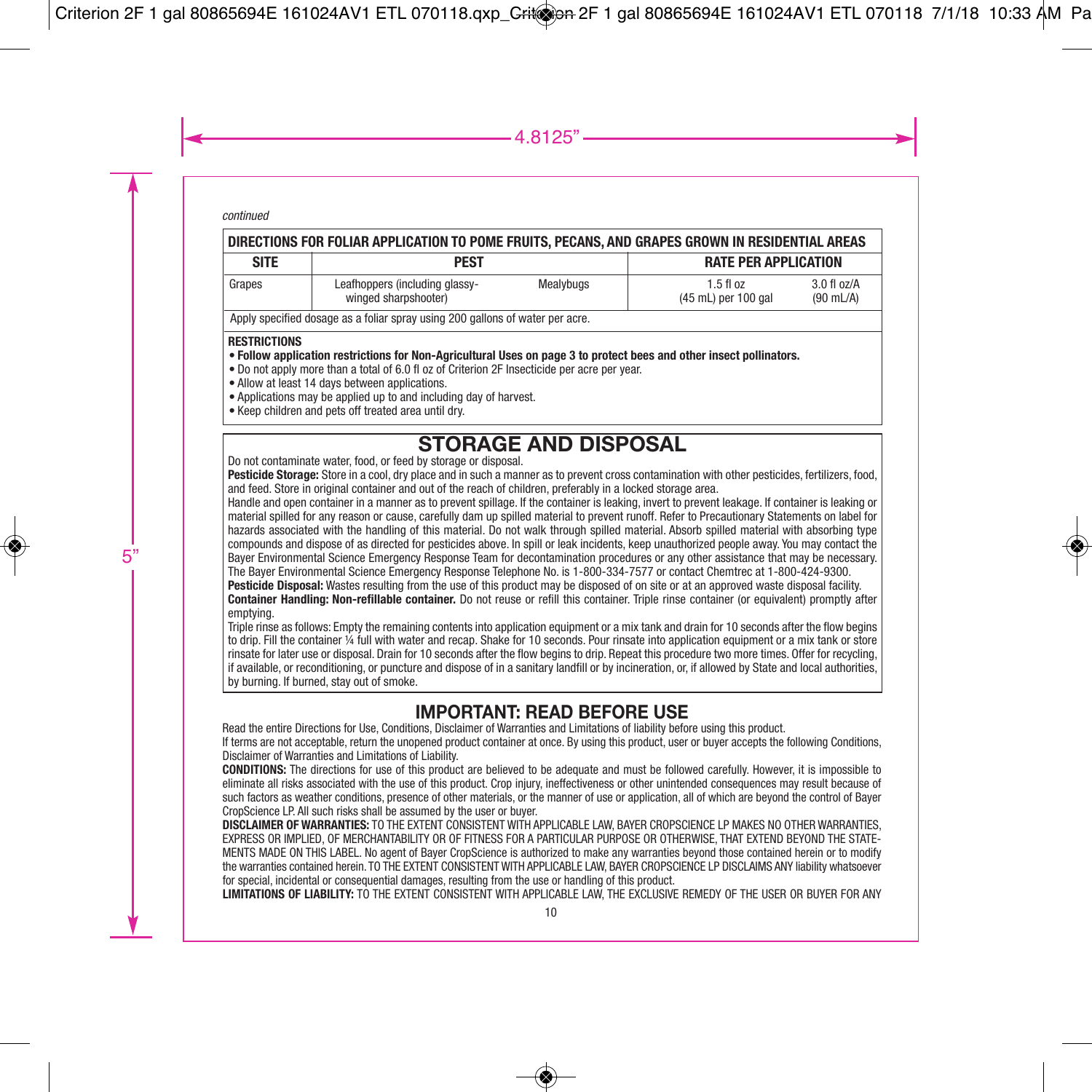AND ALL LOSSES, INJURIES OR DAMAGES RESULTING FROM THE USE OR HANDLING OF THIS PRODUCT, WHETHER IN CONTRACT, WARRANTY, TORT, NEGLIGENCE, STRICT LIABILITY OR OTHERWISE, SHALL NOT EXCEED THE PURCHASE PRICE PAID, OR AT BAYER CROPSCIENCE LP'S ELECTION, THE REPLACEMENT OF PRODUCT.

Bayer (reg'd) and Criterion™ are trademarks of Bayer.